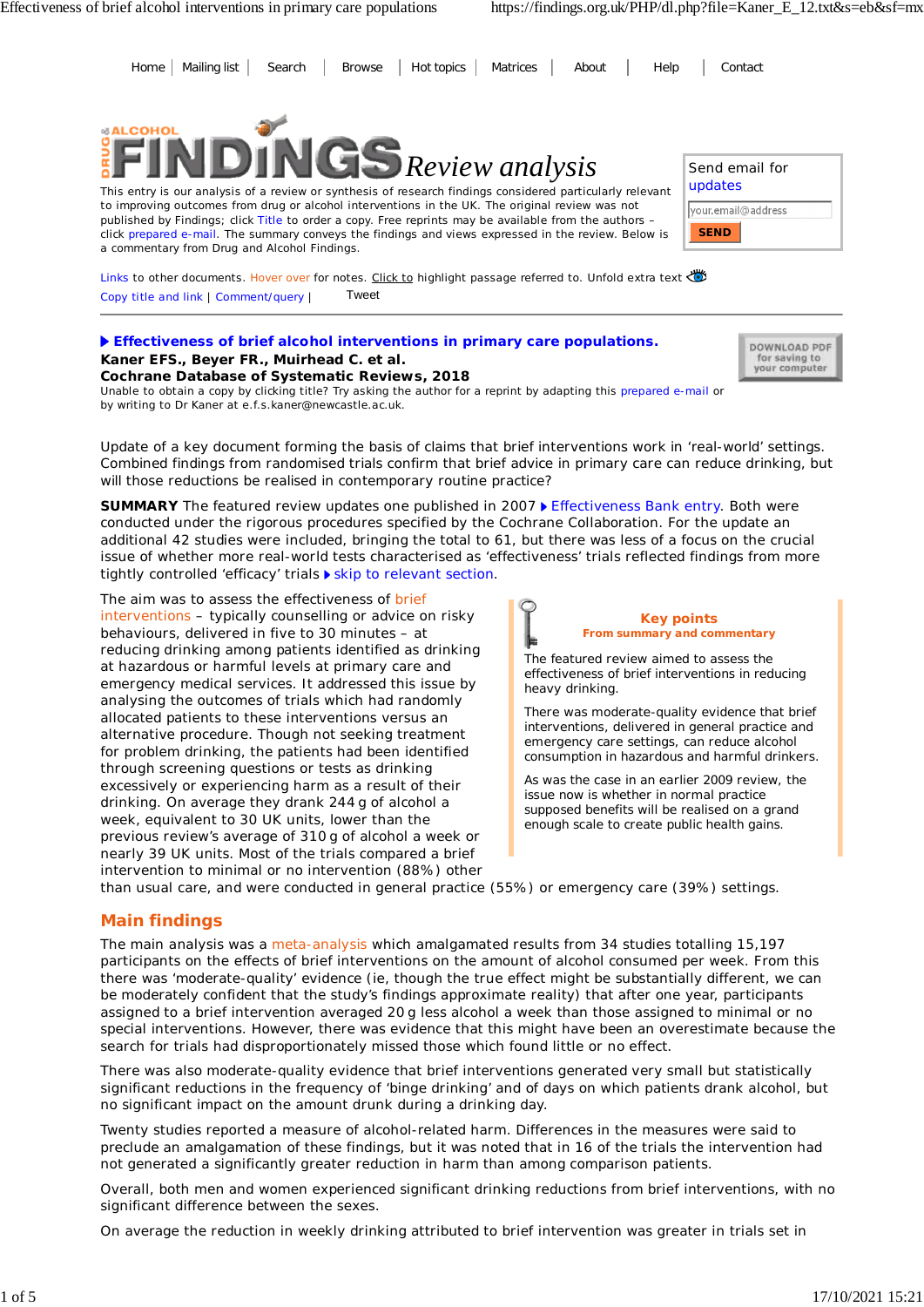primary care practices than in emergency departments (26 g per week versus 10). However, no significant difference remained after adjusting for the year when the results had been published.

When some kind of alcohol advice or information (eg, a leaflet) had been provided to patients in the comparison group, the 20 g a week advantage for brief interventions fell to 13 g a week. Across studies which made this comparison, extended brief interventions had not led to a statistically significant greater reduction in alcohol consumption than more minimal interventions (more on this issue below).

#### **'Real world' representativeness**

Like its predecessor, the featured review offered reassurance that results from the included trials were applicable to routine practice. Underpinning this was a rating of the trials on a spectrum from 'efficacy' to 'effectiveness':

• Low scores indicated an efficacy trial, testing interventions under relatively optimal or ideal conditions such as with expert, well trained staff, and selected participants.

• High scores indicated an effectiveness trial – a more clinically relevant and real-world tests of the intervention.

Efficacy–effectiveness scores ranged from 4.5 to 12. Half the studies which could be included in the analysis scored below 8.5, half above. The former were considered the less 'real world' efficacy trials, the latter the more 'real world' effectiveness trials. Unchanged from the previous review, the most 'real world' trial was a 2006 nurse-led brief intervention.

Across 18 efficacy trials with 8,106 participants, those allocated to a brief intervention drank 14 g/week less alcohol a year later than those allocated to minimal or no special intervention. Across 16 effectiveness trials with 7,091

## **'Efficacy' and 'effectiveness' trials**

Efficacy trials are more likely than effectiveness trials to recruit participants who share similar characteristics, and to involve practitioners more skilled in delivering alcohol interventions or behavioural change work than generalists working in routine primary care. They may also occur in specialist healthcare or university settings, and be resourced, supported and closely monitored in such a way that the interventions are delivered precisely as intended.

In contrast, effectiveness trials are closer to a real world situation and more representative of routine clinical practice, tend to have a broader range of participants, involve clinicians who routinely work in primary care, and allow more flexibility in the way the intervention is delivered.

participants, the corresponding figure was 27 g/week less. With each increase in the efficacy– effectiveness score, the average difference in consumption between participants allocated to a brief intervention versus minimal or no intervention increased by 4.1 g. Though neither of these findings was statistically significant, meaning a chance result could not be ruled out, "Trials that were more clinically representative tended to demonstrate greater effectiveness" – the reassurance that overall findings were not merely a product of a controlled-trial 'hot house' inapplicable to normal conditions.

#### **Duration and intensity**

Further (and less robust) analyses found that a year later patients allocated to an extended brief intervention had reduced their consumption more than those offered minimal or no intervention, but provided no evidence that this reduction differed from that achieved by briefer interventions. Derived from trials which had tested both intervention variants, this finding was based on much smaller groups of participants than the main analysis, and may be complicated by the fact that attendance at multiple sessions was not always reported and some participants may not actually have received a full extended intervention.

Extended interventions differed from brief interventions not only in contact time but because they were more likely to involve counselling; shorter interventions may draw on counselling methods, but are likely to be too short to make full use of them. Assessing the impact of both duration and type of intervention (advice versus counselling) on drinking, the reviewers found little evidence of a link between treatment exposure time and alcohol consumption, in line with the finding above of little difference in impact between conventional versus extended brief interventions. They also found that counselling-based brief interventions did not better minimal or no intervention in terms of consumption reductions. In contrast, and despite generally being less intensive and providing less contact with participants, advice-based brief interventions did generate a significantly greater reduction in drinking. However, this advantage for brief interventions focused on offering advice did not survive an adjustment for the year the results were published, suggesting it might have been due to counselling-based interventions tending to be reported on more recently.

Taken together, these analyses offer little evidence of a 'dose–response' effect – whereby the greater the exposure to treatment, either in terms of duration, intensity or sophistication of approach, the greater the effect.

#### **The authors' conclusions**

This review identified moderate-quality evidence that brief interventions reduce alcohol consumption in hazardous and harmful drinkers compared to usual care, screening or assessment only, or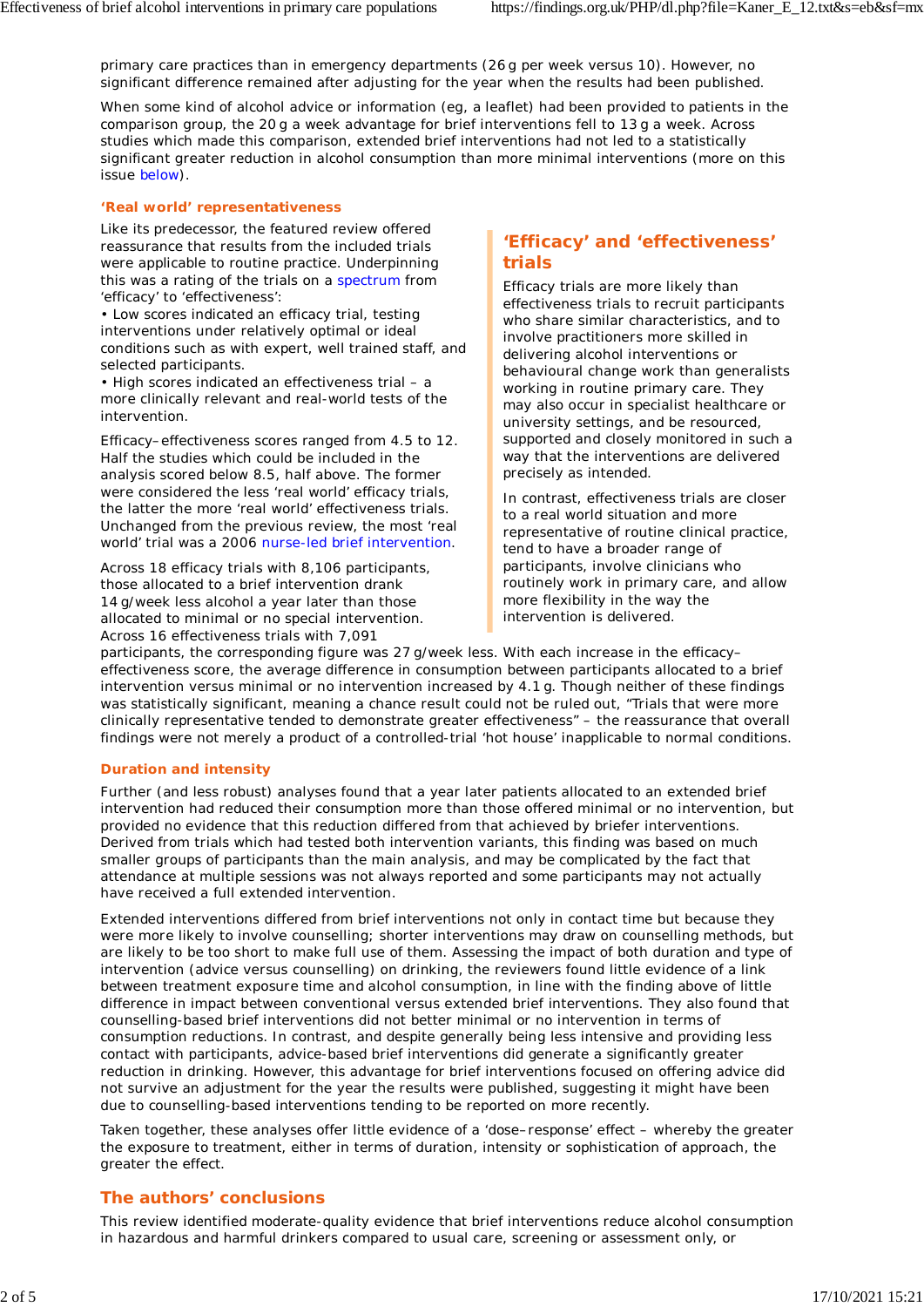minimal alcohol advice, and found that longer or more intensive or sophisticated interventions have little extra effect on outcomes.

**FINDINGS** COMMENTARY Like its predecessor, the featured review raised questions about whether benefits observed in trials translate to real-world practice, and whether those benefits will be realised on a grand enough scale to create public health gains. A big gap was its inability to come to a conclusion about the effect of brief interventions on alcohol-related harm, ultimately the outcome targeted by brief intervention programmes. It meant the review could offer no reassurance that small drinking reductions associated with brief interventions have any clinical significance in terms of preventing ill health. When this was measured, in 16 of 20 trials no significant effect was found on alcohol-related harm, and in two others, only fleeting reductions.

### **Still effective?**

The earlier (2007) review was an important document in the field, providing a benchmark for the effectiveness of brief interventions which was fed into



**Over the years findings of the impact of brief interventions on drinking a year later steadily diminished until by 2014 they averaged near zero**

cost-effectiveness calculations which influenced national policy. At the time of the previous version of the review, that benchmark was a reduction in drinking amounting to 38 g a week. Collecting its evidence 11 years later, in the featured review that had nearly halved to 20 g a week. Part of the reason was a significant tendency for studies published most recently to record lesser effects. In fact, by 2014–2015 the 'best fit' graph of this tendency ( $\blacktriangleright$  chart) suggested studies were on average finding zero effect. A number of credible explanations were given for this tendency, but it does mean that contemporary practitioners should have much less confidence than their predecessors that diverting the scarce resource of time to formal brief intervention programmes in primary care settings is worthwhile – and primary care (in this review taken to include emergency departments) is the pre-eminent setting for these programmes.

# **Really 'real-world'?**

The earlier review had also formed the basis for the reassuring assertion that brief interventions not only work in the unrealistic context of a tightly controlled research study with expert, well-trained staff, and selected participants, but also in the less controlled context of routine primary care. The verdict that the research *would* generalise to routine practice rested largely on the finding that impacts in the more real-world trials did not significantly differ from those of the more tightly controlled trials. However, the Effectiveness Bank analysis of the review (and in greater detail the background notes) cast considerable doubt over whether the average drinking reduction seen in the trials would be replicated if the interventions were 'scaled up' to practices in general, and applied by the general run of doctors to the general run of patients. In essence, after combing through the studies labelled the most indicative of routine practice, it questioned whether they were indeed 'real-world' or just relatively less 'unreal-world' within the constricted range offered by the evidence base.

The updated review no longer majored on this issue, but likes its predecessor, also found no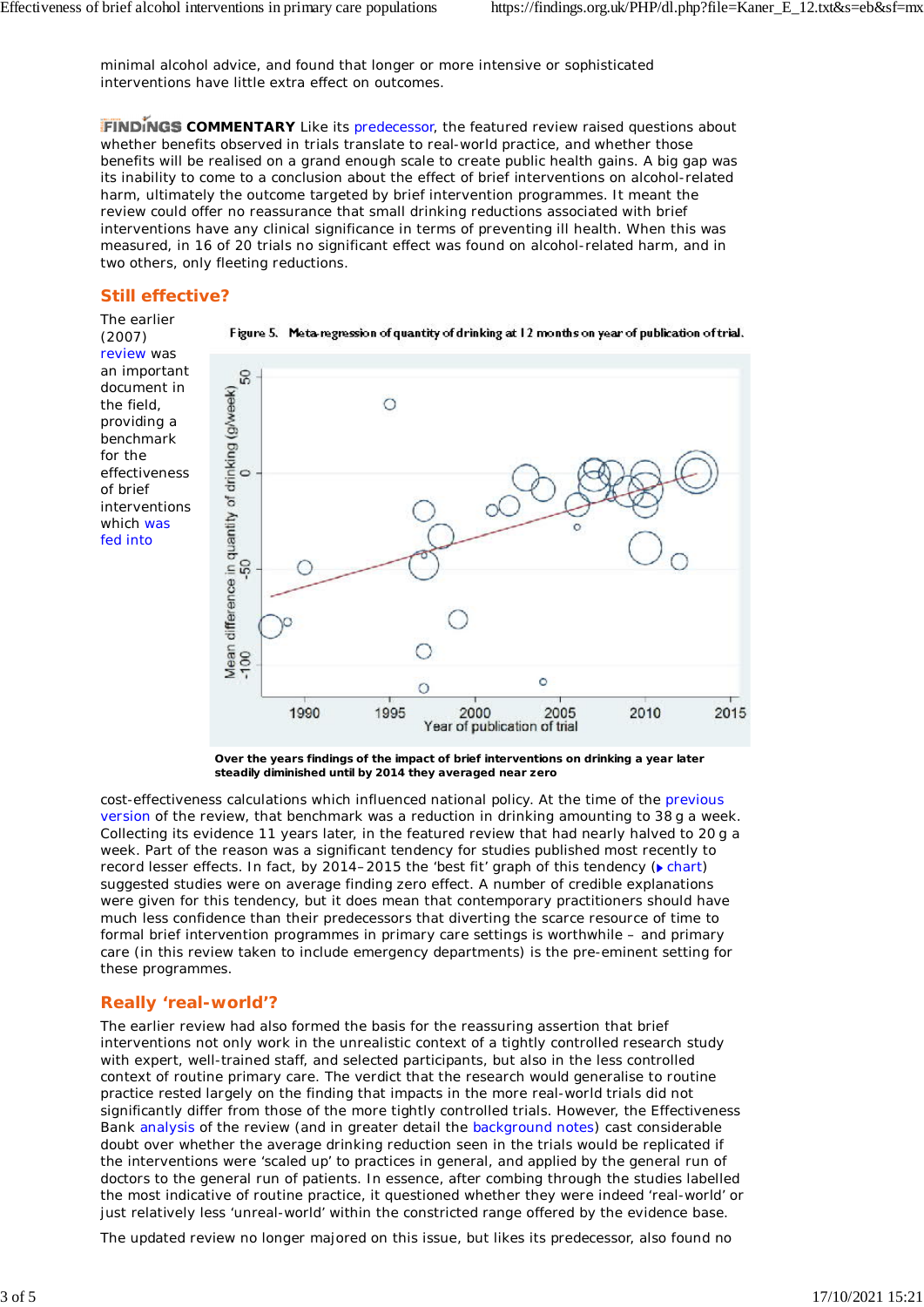significant difference between the pooled findings of efficacy versus effectiveness trials. Despite an additional 42 studies being considered, what was judged to be the most real-world trial (rated 12 on the scale) remained unchanged. It illustrates the potential lack of applicability to routine practice even in supposedly real-world trials. In this nurse-led brief intervention only a quarter of the practices approached were recruited and just over 1 in 10 contributed data to the analysis, suggesting that the results may not be reflective of what would happen in a practice less motivated or less well placed to get involved in, and complete, a brief intervention trial.

Close behind was an Australian trial of screening and brief intervention delivered in an emergency department by clinicians, rated 11.5. This trial was indeed real-world in many ways: in its modest training programme for department staff, who conducted both screening and brief intervention, and in its formal criteria for excluding patients from the trial. However, it found no impact from a brief intervention compared to usual care. The trial was also real-world in its inability to persuade staff to screen more than a minority of patients despite "sustained effort over more than 1 year to encourage universal screening". There were large differences in screening rates – one clinician screening 700 attendees, others none – which the authors acknowledged may have been affected by the requirement of the research (not the intervention itself) to obtain consent from patients to participate in the trial if they screened 'positive' for risky drinking. What this means is that even if the brief intervention had been found to work, we could not be confident that a successful effort to widely implement screening and brief intervention in emergency departments would have similar effects.

Seven trials were rated 11 on the efficacy–effectiveness scale, two of which were analysed in the extensive background notes prepared for the previous review: • One study, which selected practices from among those affiliated to a special health promotion network, was only able to gain data from under a quarter of the doctors it recruited, and able to follow up half of the patients they saw. The authors observed that only the most motivated practitioners contributed data to the study. • Another selected its practices on the basis of their expressed interest in alcohol research; screening and assessment was conducted by a researcher and the results were used in the intervention; and around a third of patients could not be followed up.

Five new additions were also rated as clinically-relevant effectiveness trials: • The SIPS study (1 2), led by the primary author of the featured review, was intended to be the definitive test of brief interventions in England. To maximise real-world applicability, usual staff were designated to undertake screening and intervention, with the exception of lifestyle counselling, which in probation and emergency departments was delegated to a specialist alcohol worker, presumed to mimic what would happen in routine practice. Usual staff also undertook the research tasks involved in recruiting patients to the trial and collecting baseline information. Despite these strengths as an effectiveness trial, the fact that the average practice identified just two risky drinkers per month suggests implementation problems and/or considerable selectivity in the recruitment of patients to the trial.

• The generalisability of the results of a brief motivational intervention in primary care in Thailand was limited by a failure to report the total number of people screened, from which 126 participants were then recruited, and the brief intervention itself being unusually composed of three scheduled sessions.

• Although doctors delivered the brief interventions in Project SHARE (Senior Health and Alcohol Risk Education) (3 4), a specialist and specially trained health educator provided three scheduled follow-up telephone counselling sessions, offering patients assessment and feedback, negotiation and goal-setting, behavioural modification techniques, self-help-directed bibliotherapy, and reinforcement.

• In a self-declared 'pragmatic' trial, a term indicating measurement of the benefits of an intervention in routine clinical practice, participating doctors were self-selected and therefore likely to have had higher levels of motivation than would be found in a universally implemented programme.

• Recruitment in another trial (5 6 7) was limited to five health care providers that served a predominantly employed population with health benefits through medical insurance, limiting generalisability.

Last revised 17 October 2021. First uploaded 07 August 2018

▶ Comment/query

- Give us your feedback on the site (two-minute survey)
- ▶ Open Effectiveness Bank home page

Add your name to the mailing list to be alerted to new studies and other site updates

**Top 10 most closely related documents on this site. For more try a subject or free text search**

STUDY 2014 The effectiveness of alcohol screening and brief intervention in emergency departments: a